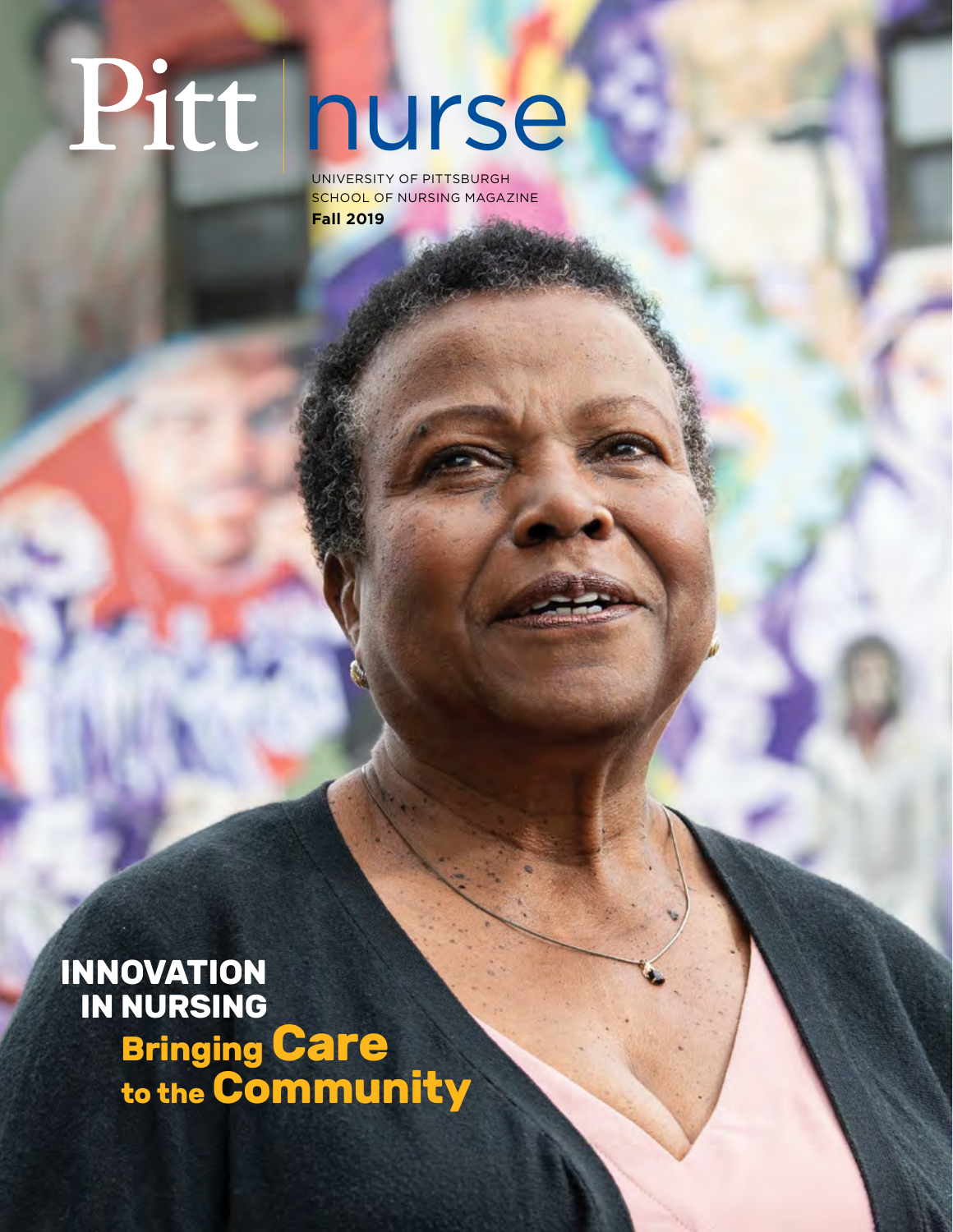## **Innovation Beyond the Bedside:**

## **Pitt Nursing in the Community**

**W**hen she was completing her first undergraduate degree in the mid-1960s, Claudia Kregg-Byers (BSN '04, PhD '14), RN, MPH, promised herself three things: She would never be a secretary, she would never be a teacher, and she would never be a nurse.

So far, she has succeeded in only one of those goals.

Kregg-Byers teaches senior nursing students in the Department of Health and Community Systems. She says the mission of her teaching is to get her students to recognize that nursing doesn't begin and end at the bedside; rather, nursing extends far beyond the boundaries of the clinic, and even transcends time by reaching into a patient's history and taking their future into consideration.

"Patients come from somewhere, and they go somewhere." This, she says, is her guiding philosophy.

It's a philosophy that is striking in its radical simplicity. Of course, patients don't just appear at a hospital. Some drive, some arrive by ambulance, some take the bus. Some come from two minutes away and some from hours away. But how often do providers consider where that patient came from or where they'll return to once treatment is complete? And, more importantly, how do those factors affect that patient's ability to remain healthy?

Where someone comes from and returns to, Kregg-Byers explains, is a whole confluence of communal and individual factors: environment, county, neighborhood, home, culture, standard of living, education, socioeconomic status, friendships, family, support systems. There are differences between the patient who came on the bus and the patient who drove—differences that merit providers' attention.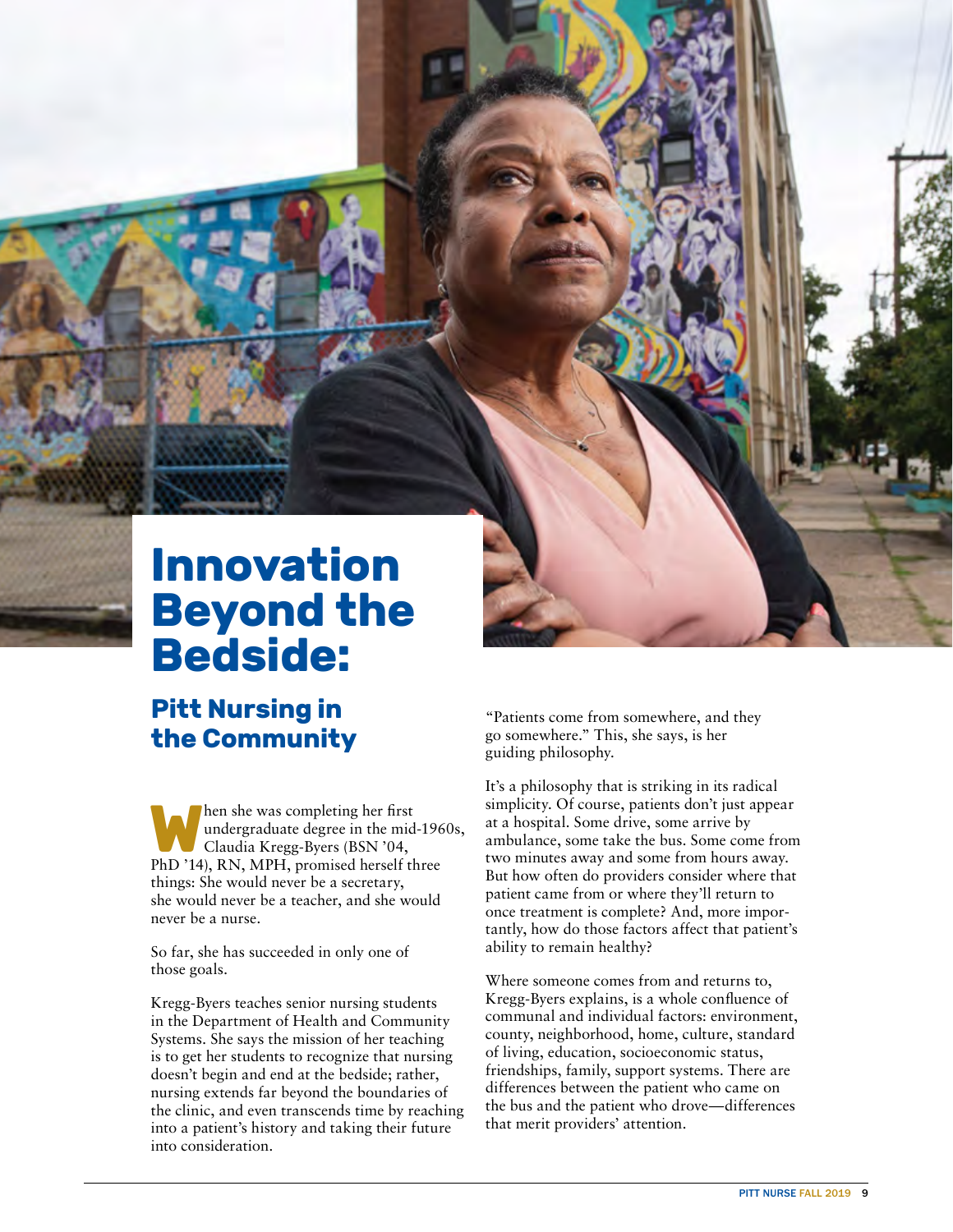## **"Everything we do at the bedside is not going to be sustainable if we don't consider where they come from and where they're going after we've done the best that we can do."**

She gives the example of an opioid user who could show up at a hospital and receive the highest quality care and nursing, preventative techniques, and medicine.

Claudia Kregg-Byers

"But," she says, "they're going to return to an atmosphere that is inundated with the kind of lifestyle (that may negatively impact substance use). It is really hard for health care providers to keep them functioning at the highest level.

"Everything we do at the bedside is not going to be sustainable if we don't consider where they come from and where they're going after we've done the best that we can do."

To get her students to think about where patients come from and return to, Kregg-Byers sends them into communities to observe factors that might affect those residents. Are there political signs in yards? How close is public transportation? Is there a local economy? How many churches, community centers, and businesses are there? Her goal is to stretch her students' comfort levels and have them take stock of the outside influences that affect patients and their health decisions, both before they become sick and after they've received a diagnosis.

She also invites experts from different nursing fields into her classroom, from school nurses to those working with immigrant populations, to talk about the ways they adjust their nursing to meet the needs of their patients.

"You have a gift as a nurse, but sometimes you have to modify that gift," Kregg-Byers says. "I want to let them think about the diversities that they're going to confront and learn how to respect and treat these folks with dignity." The most important thing, she says, is that students learn not to judge their patients and how to deliver the same care to all patients across the broad spectrum of their life experiences.

Each patient is a person, and each person's life extends beyond the boundaries of bedside care. The extra effort of considering what lies beyond those boundaries is what Kregg-Byers hopes her students will continue to put forth. It's also what Margaret Rosenzweig (MSN '86, PhD '01), FAAN, is trying to help cancer researchers consider when they conduct clinical trials.

Rosenzweig was recently named associate director for catchment area research at UPMC Hillman Cancer Center and is co-chair of the center's Committee for Health Equity and Community Outreach & Engagement. The members of this interdisciplinary group work together to make sure that patients' environments and realities are considered when it comes to basic cancer research. A combined team of physicians, nurses, and researchers, the group is responsible for assessing the 29-county catchment area of UPMC Hillman Cancer Center to identify specific cancer-related risk factors. The catchment area covers about half the Commonwealth of Pennsylvania, so while some of the factors are more general, other cancer burdens are specific to western Pennsylvania, like high smoking rates, obesity, and racial disparities in lung cancer treatment.

"Those are unique to our area, so we want to say that we're addressing that not just through community outreach but also that the research agenda of the cancer center takes into consideration the specific cancer burdens in this catchment area."

This kind of thinking isn't new to Rosenzweig, who has spent much of her career researching and addressing racial and socioeconomic gaps in health care. Her interest in community engagement began with one of her first clinical assignments as a young nurse, working with the Jesuit Volunteer Corps to staff a clinic in southern Louisiana. The clinic was going to be closed because there was no money to staff it. Rosenzweig and a few other nurses and social workers stepped in to keep the clinic open for the rural farm workers who relied on it. This experience ignited a lifelong passion to study and work to ameliorate health care disparities.

In 2018, Rosenzweig won one of the first Pitt Seed Grants to continue her work with the Allegheny County Breast Consortium.